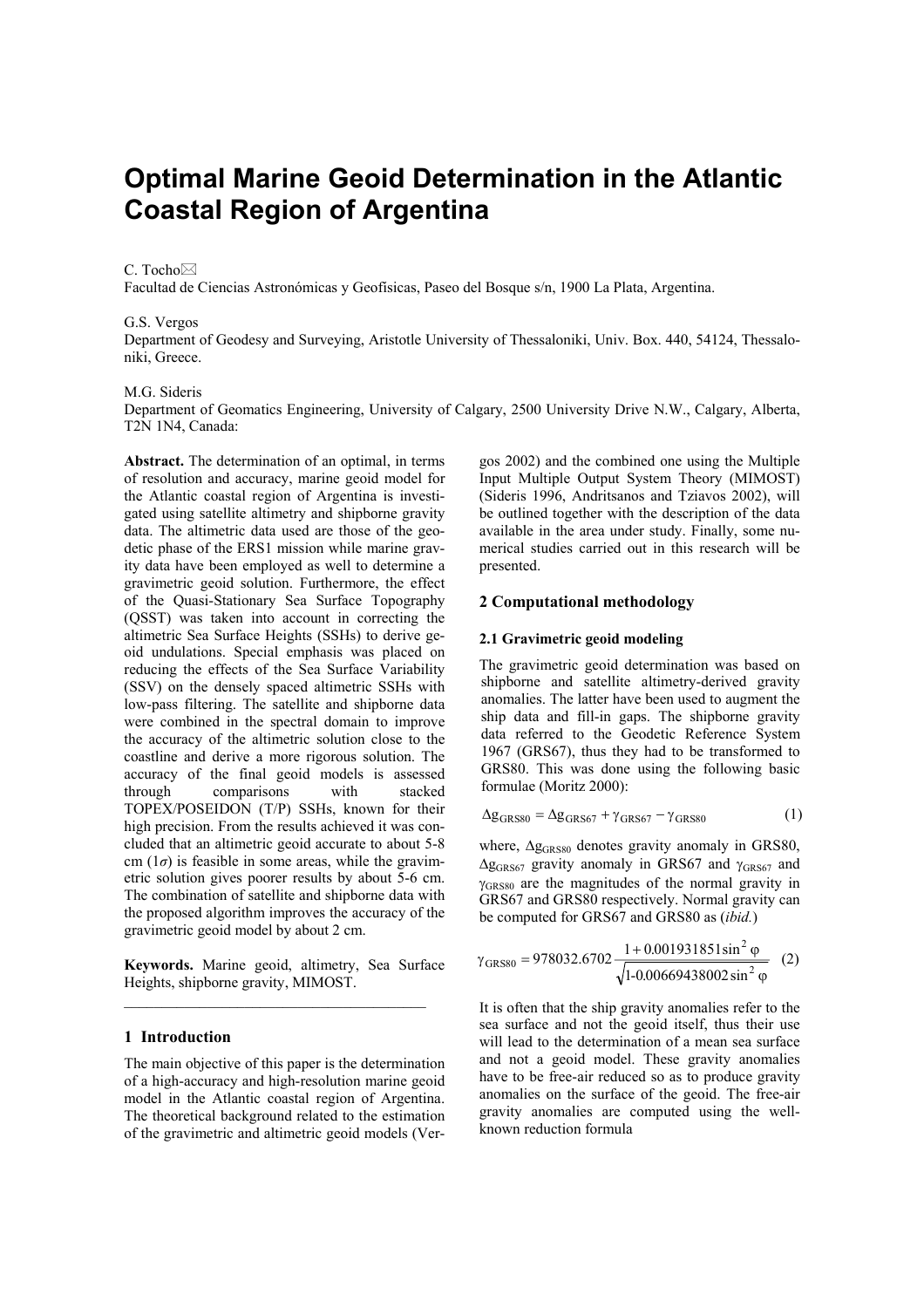$$
\Delta g_f = \Delta g - \delta g_f \tag{3}
$$

where  $\delta g_f$  is the free-air reduction. In marine regions the height needed for the reduction is that of the QSST, which varies between 0 and -0.30 m in the study area. Thus, for practical purposes it is sufficient to use the normal gradient of gravity to compute the free-air reduction as

$$
\delta g_f \approx -\frac{\delta \gamma}{\delta h} h \approx -0.3086h \tag{4}
$$

where *h* is the QSST in meters, derived from a global model.

These two pre-processing steps are necessary for the data homogenization so that they can be used for the determination of the gravimetric geoid. The marine gravimetric geoid will be computed using the remove-compute-restore technique employing Stokes' formula for the prediction of residual geoid heights. Before the prediction of the geoid the gravity anomalies have to be reduced to a geopotential model during the remove step. Furthermore the effect of the topography, actually that of the bathymetry in marine areas, has to be taken into account through a topographic reduction. In this study, a residual terrain model (RTM) reduction was used to account for the bathymetry. The RTM effect on gravity is given by the approximate expression (Forsberg 1984)

$$
\Delta g_{RTM} \approx 2\pi G \rho (h - h_{ref}) - c \tag{5}
$$

where *h* is the bathymetric depth given by a global bathymetry model, *href* is the depth of a smooth mean reference surface and  $\rho$  is the density contrast between Earth's crust and seawater. The reference bathymetric surface was obtained by simple averaging the fine bathymetry grid and then low-pass filtering it using a moving-average window, with a resolution around 100 km. The residual gravity anomalies are then gridded and the contribution of the bathymetry is restored prior to the calculation of the geoid height. The bathymetry refers to masses below the geoid so its effect has to be restored before the use Stokes formula for the estimation of geoid heights (Dahl and Forsberg 1998).

Different approximations to Stokes' kernel function were investigated to compute residual geoid undulations all in the spectral domain. Finally, it was decided to employ the 2D-FFT spherical Stokes convolution to evaluate the kernel function (Strang Van Hess 1990)

$$
N^{\text{gr}} = \frac{R\Delta\varphi\Delta\lambda}{4\pi\gamma}\mathcal{F}_1^{-1}\big\{\{\mathcal{F}\{\Delta g\cos\varphi\}\mathcal{F}(\Delta\varphi,\Delta\lambda,\varphi_m)\}\big\}\big(6\big)
$$

where  $N^{gr}$  are the estimated residual gravimetric geoid heights and  $\mathscr{F}, \mathscr{F}^{-1}$  denote the direct and inverse Fourier transforms. The final gravimetric geoid is obtained by restoring both the contribution of the reference model and the RTM effects to geoid heights.

## **2.2 Altimetric geoid modeling**

An altimetric satellite measures the time taken by a radar pulse to travel from the satellite to the sea surface and then back to the satellite receiver. Combined with precise satellite location data, altimetry measurements yield Sea Surface Heights (SSHs). The so-derived SSHs have to be corrected for several geophysical effects (tides, tidal loading, ionosphere, wet and dry troposphere, inverse barometer and electromagnetic bias) and instrumental errors (ultra-stable oscillator, centre of gravity, corrections for instrument and algorithm effects that can not be modeled and waveforms). After applying the above corrections, Corrected Sea Surface Heights (CORSSHs) are available for one or more satellites (e.g. GEOSAT, ERS1).

Sea Surface Heights contain information about both the geoid and the sea surface topography (SST), while the latter consists of a time-dependent and a nearly time-independent component (quasistationary part). Stacking the repeat tracks can eliminate the effect of the time-dependent component and part of the sea surface variability effects that influence the data.

These altimetric measurements refer to the sea surface so they have to be reduced to the geoid. This is performed by estimating the QSST at each subsatellite point and removing the contribution of the QSST from the SSH value. The quasi-stationary component of the SST is modeled by a spherical harmonic series of the Dynamic Ocean Topography (DOT) as follows:

$$
\varsigma_{\rm c}(\phi,\lambda) = \left[ \sum_{n=1}^{\rm n_{max}} \sum_{m=0}^{\rm n} \left( \overline{C}_{nm}^{\rm *ssr} \cos m\lambda + \overline{S}_{nm}^{\rm ssr} \sin m\lambda \right) \overline{P}_{nm} \left( \sin \phi \right) (7) \right]
$$

where  $\varsigma_c(\phi, \lambda)$  is the contribution of the model coefficients, *nmax* denotes the maximum degree and order of expansion of the DOT model,  $\overline{P}_{nm}(\sin \phi)$  are the fully normalized associated Legendre functions, and  $\overline{C}_{nm}^{*_{SST}}$ ,  $\overline{S}_{nm}^{SST}$  are the fully normalized DOT spherical harmonic coefficients.

After the removal of the effect of the QSST the SSHs refer to the geoid and can be used to derive an altimetric geoid model. As in the gravimetric geoid computation, the contribution of a geopotential model was removed to derive reduced SSHs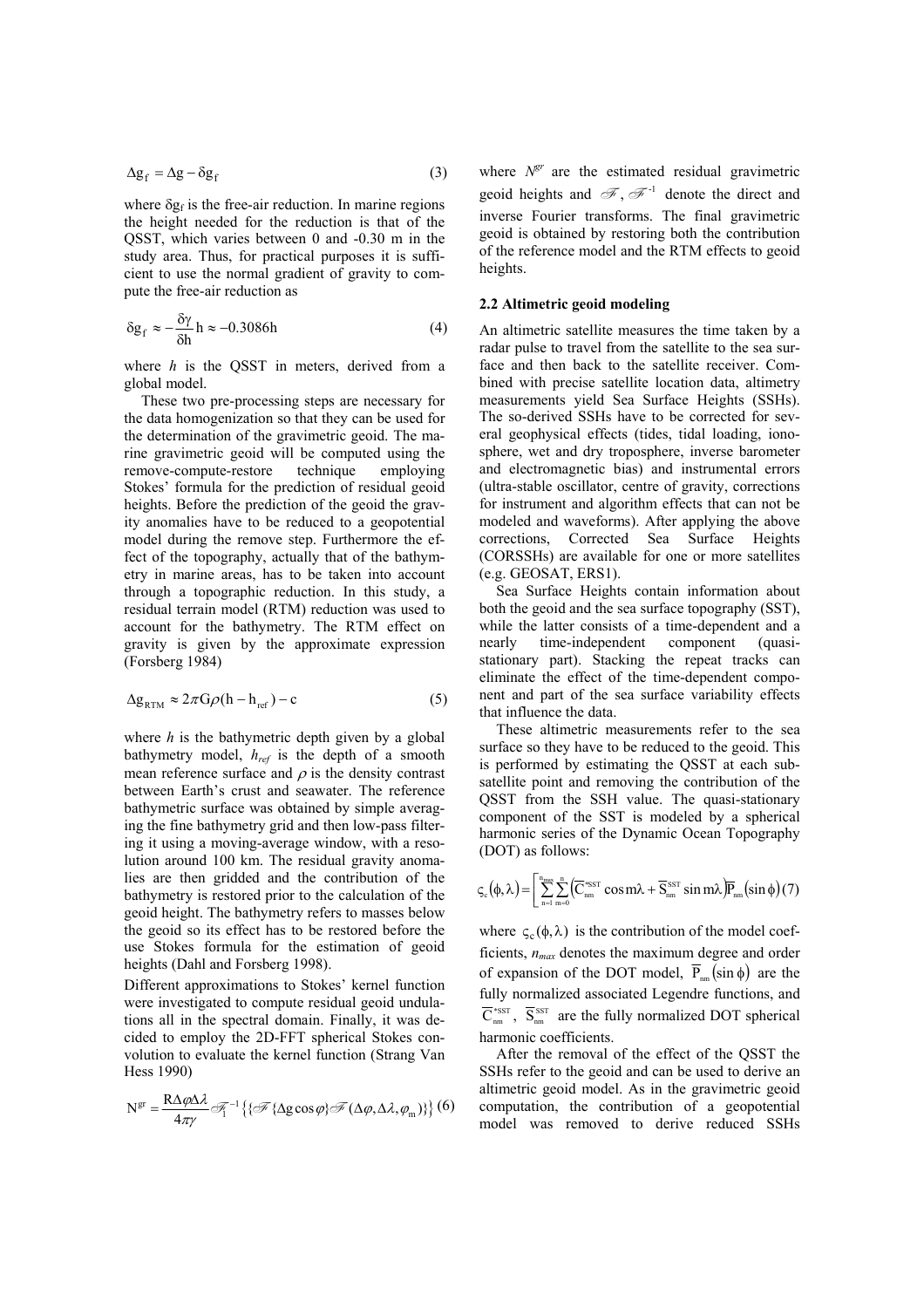$(SSHs_{red})$ . The so-reduced SSHs  $(SSHs_{red})$  may still contain some blunders, so a 3 rms test is used to identify and remove gross-errors. If the mean value of the reduced SSHs is small enough (e.g., bellow 10 cm), then the 3 rms test can be applied. That is so because by using a 3 rms test we assume that all systematic errors have been removed from the data and only random errors remain. If the mean value of the  $SSH_{red}$  is larger, an RTM reduction is applied first to obtain smoother residual SSHs. The computation of the RTM effects on residual geoid heights has been based on the same concept as in the gravimetric geoid. In both cases the GRAVSOFT software (Tscherning et al. 1992) has been used to create the reference bathymetric grid and estimate the RTM reduction on gravity anomalies and geoid heights.

The residual Sea Surface Heights represent the medium wavelengths of the geoid heights and can be considered as residual geoid heights  $(N_{res})$ . After all these processing steps the  $N_{res}$  are ready to be gridded. The gridding was based on a weighted means method using the inverse of the square of the distance as the weight for each irregular observation. If the area under study is located in a closed sea, then the such-derived  $N_{res}$  constitute the final estimated residual altimetric geoid height. But, if in an openocean area, then the effect of the Sea Surface Variability (SSV) influences the data and appears as noise in the  $N_{res}$ . Such effects need to be removed or at least reduced so as to derive reliable predictions. Since the effect of the SSV appears as highfrequency noise in the altimetric data, it can be reduced by low-pass filtering the grid of  $N_{res}$ . This was performed using a Wiener filtering, which is equivalent to least squares collocation. Then, the final step to compute the altimetric geoid  $N<sup>alt</sup>$  is to restore the contribution of the geopotential model and the contribution of the bathymetry.

## **2.3 Combined geoid modeling**

Using the Multiple Input Multiple Output System Theory (MIMOST) for the optimal combination of heterogeneous noisy data a combined solution has been determined. That was done in order to investigate whether the combined use of shipborne gravity and satellite altimetry data improves the geoid compared to the purely gravimetric case. The algorithm and the related formulae are given in Sideris (1996) and Andritsanos and Tziavos (2002).

The input signals in the combined solution were the residual gravimetric and altimetric geoid heights before the restore of the contribution of the geopotential model. That was done to avoid introducing long-wavelength errors. Since no information was available about the errors of the input data, simulated noise was used as input errors in the prediction. White noise was generated in MATLAB<sup>®</sup> using as standard deviation  $(\sigma)$  that of the differences of each solution with T/P SSHs.

# **3 Area under study and data availability**

The area under study was located in the Atlantic Coastal region of Argentina, bounded by 34°S to 55°S in latitude and 56°W (304°E) to 70°W (290° E) in longitude. The marine gravity data available were 17352 gravity anomalies provided by BGI (Bureau Gravimétrique International). Since there were some gaps between the ship tracks, the KMS01 2′×2′ altimetry derived free-air gravity anomaly field (Andersen and Knudsen 1998) has been used as fill-in information. The distribution of the marine gravity data is depicted in Figure 1. KMS01 is the newest compilation of a global altimetry-derived marine free-air gravity field by the KMS group at the Danish Surveying and Cadastre.

To derive the long-wavelength information of the gravity field we used the EGM96 global geopotential model (Lemoine et al. 1998) complete to degree and order 360. The topographic/bathymetric data for the RTM reduction were those of the Smith and Sandwell model (Smith and Sandwell 1997), which resulted as a combination of depths derived from altimetry.

The QSST was computed from the EGM96 DOT model, which is a spherical harmonic expansion of the SST, complete to degree and order 20 (Lemoine et al. 1998). That model was derived during the simultaneous adjustment for the development of the EGM96 geopotential model and its representation of the QSST for the area under study is given in Figure 2. Finally, the altimetric data were 70510 SSHs measurements from the geodetic mission (GM) of the ERS1 satellite and 80864 repeated T/P SSHs from the entire 3rd Year of the satellite's mission (Aviso 1998).

## **4 Geoid model development**

## **4.1 Altimetric geoid model with ERS1-GM data**

The ERS1 satellite altimetry SSHs were provided in the usual Geophysical Data Records (GDRs) format and were corrected for all geophysical and instrumental errors in a pre-processing step according to the models and methods described in the AVISO handbook (AVISO 1998).

As the ERS1-GM CORSSHs refer to sea surface, they were reduced to the geoid by removing the effect of the QSST. That was performed using Eq. 8 to predict QSST values on the irregular ERS1 points.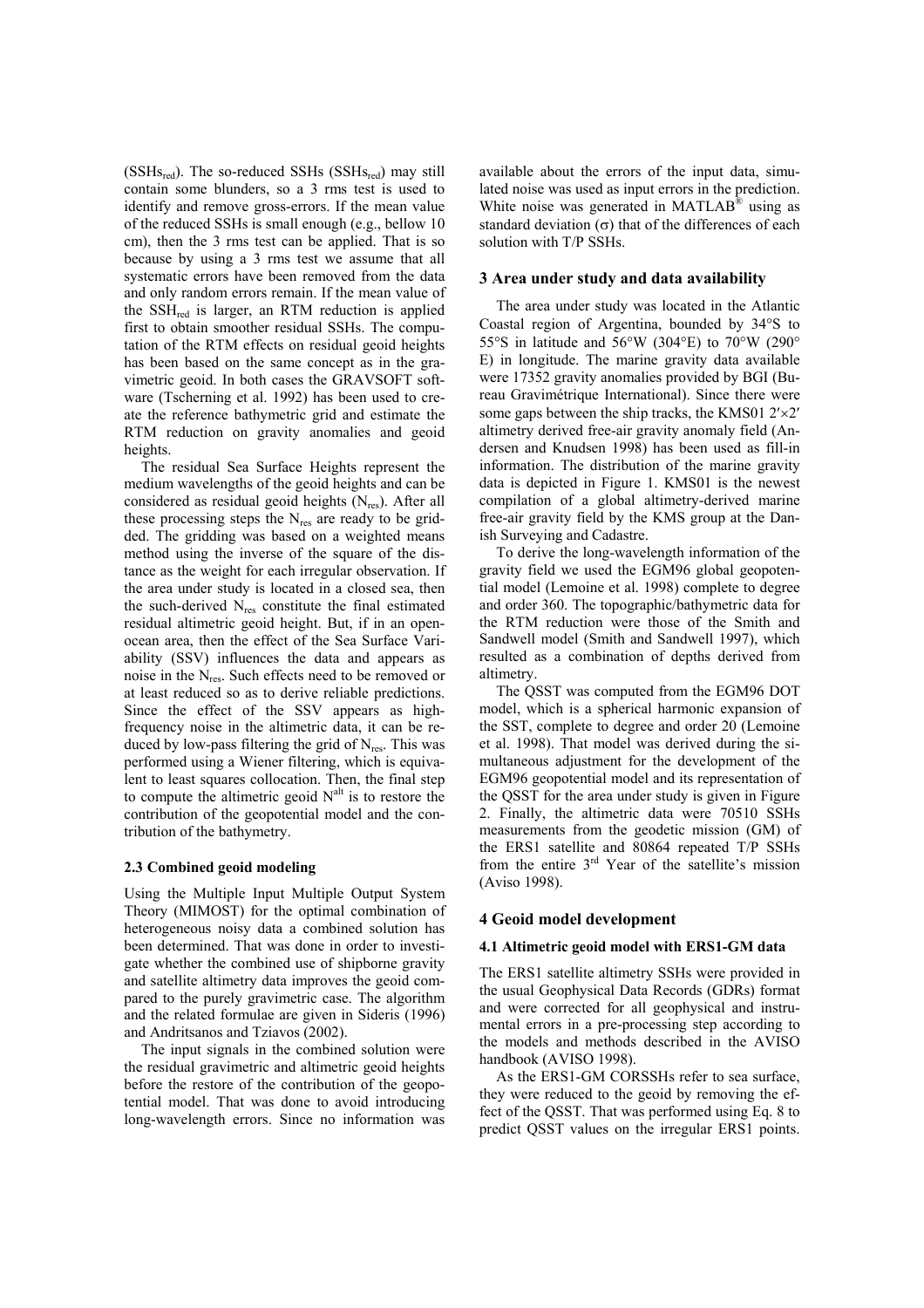At this point, the ERS1-GM Sea Surface Heights referred to the geoid were ready to be used for the estimation of a purely altimetric geoid. The contribution of the EGM96 geopotential model was then removed and the resulting reduced SSHs were checked for their mean value. After examining the mean value of the reduced field it was not found to be small enough for a 3rms test to be performed. Thus, the bathymetry was first taken into account with an RTM reduction and after that a 3 rms test for blunder detection has been applied. After the 3 rms test 678 points were removed and the resulting point data were gridded using the aforementioned algorithm on a 3′×3′ grid.



**Fig. 1:** Distribution of shipborne (gray) and KMS01 (black) data in the area under study.

To reduce the high-frequency SSV-like effects the data were low-pass filtered using Wiener filtering. The cut-off frequency was determined empirically based on a criterion of maximum noise reduction with minimum signal loss. A number of cut-off frequencies were tested and finally a cut-off frequency corresponding to a wavelength of 20 km was chosen. That selection gave the best results as far as both the noise reduction and the minimization of the differences with T/P SSHs are concerned.

The final altimetric geoid solution was obtained by restoring the contribution of the EGM96 geopotential model and that of the RTM effects of the bathymetry. Table 1 presents the statistics of the final ERS1-GM geoid for the area under study which is also depicted in Figure 3 for visualization purposes.



**Table 1.** Statistics of the ERS1-GM geoid. Unit: [m].

|      |        |              |        | --  |  |
|------|--------|--------------|--------|-----|--|
|      | max    | min          | mean   | σ   |  |
| Nalt | 19.665 | 505<br>v.JVJ | 11.460 | 006 |  |

## **4.2 Gravimetric geoid model**

The gravimetric geoid model was determined using the computational procedure described in paragraph 2.1. The main difference with the altimetric geoid modeling is that the RTM reduction is restored before the prediction of the gravimetric residual geoid heights. Table 2 presents the statistics of the final gravimetric geoid for the area under study which is also depicted in Figure 4.

**Table 2.** Statistics of the gravimetric geoid. Unit: [m].

|       | max       | min | mean          | σ |  |
|-------|-----------|-----|---------------|---|--|
| Ngrav | າາ<br>ت ب |     | $\mathcal{L}$ |   |  |

## **4.3 Combined solution**

The estimation of the combined solution was performed in a smaller area between 40°S to 50°S in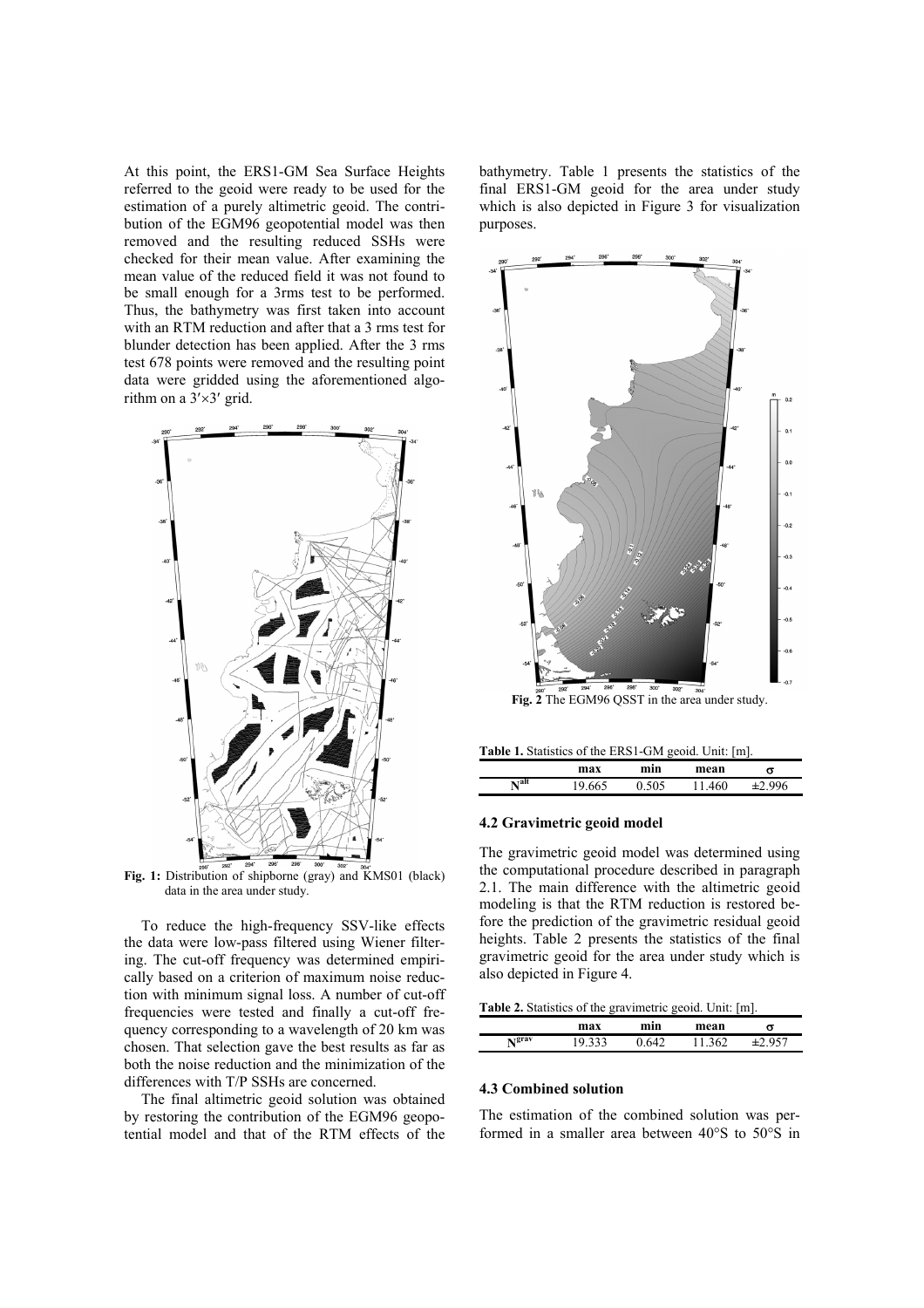latitude and  $56^{\circ}$ W (304 $^{\circ}$ E) to  $66^{\circ}$ W (294 $^{\circ}$  E) in longitude. Table 3 shows the statistics of the gravimetric geoid, the ERS1-GM geoid and the combined solution in the reduced area and Figure 5 shows the final solution from MIMOST. The input noise for each dataset was generated using the  $\sigma$  of the differences  $T/P$  SSHs and the gravimetric  $(\pm 25 \text{ cm})$  and altimetric geoid (±20 cm) geoid models.



**Fig 3:** The final ERS1-GM altimetric geoid model for Argentina.

**Table 3.** Statistics of the geoid models in the inner area. Unit:  $[m]$ .

|                  | max    | min   | mean   | σ      |
|------------------|--------|-------|--------|--------|
| N <sup>alt</sup> | 17.225 | 0.642 | 10.253 | ±3.273 |
| <b>N</b> grsv    | 16.542 | 0.545 | 10.293 | ±3.290 |
| $N^{comb}$       | 17 103 | 0.574 | 10.266 | ±3.279 |

#### **5 Validation of the estimated geoid models**

The accuracy of the models was assessed through comparisons with stacked T/P SSHs. The computed differences between T/P and each geoid solution were minimized using a four-parameter transformation model, as

$$
N^{y} = N^{i} - b_0 \cos\varphi \cos\lambda - b_1 \cos\varphi \sin\lambda - b_2 \sin\varphi - b_3(8)
$$



**Fig 4:** The final gravimetric geoid model for Argentina.

where  $N^{\nu}$  is the stacked T/P SSHs,  $N^{\ell}$  is the altimetric, gravimetric or combined geoid solution and the parameters  $b_0$   $b_1$   $b_2$  and  $b_3$  were calculated using a least squares technique. The statistics of the differences after the bias and tilt fit between the T/P SSHs and the estimated geoid solutions are given in Table 4. From that Table it can be seen that the overall best agreement is achieved for the altimetric geoid solution while the data combination improves the gravimetric geoid by about 2 cm.

Worth mentioning though, is that the  $\sigma$  of the differences for the comparisons with the altimetric models is quite high, at the  $\pm 20$  cm level, while a value close to  $\pm 9$  cm would be expected based on previous studies (Li and Sideris 1997; Vergos 2002). Plotting the differences it was noticed that their largest and smallest values are located close to the coastline and more specifically between  $-45^{\circ} \le \varphi \le -44^{\circ}$ and  $294^{\circ} \le \lambda \le 296^{\circ}$  and close to Falkland Islands where the effects of SSV and other oceanic phenomena are very strong. In the rest of the region, the differences are within their expected values ranging between -60 and 60 cm. In our opinion, this is an indication that the accuracy of the altimetric geoid models is much better than the comparisons with T/P imply. Neglecting a few T/P points that refer to the aforementioned regions the  $\sigma$  of the differences reduces to about  $\pm 5$  to  $\pm 8$  cm for the altimetric geoid models. The same improvement of more than  $\pm 9$  cm holds for the gravimetric and combined models too.